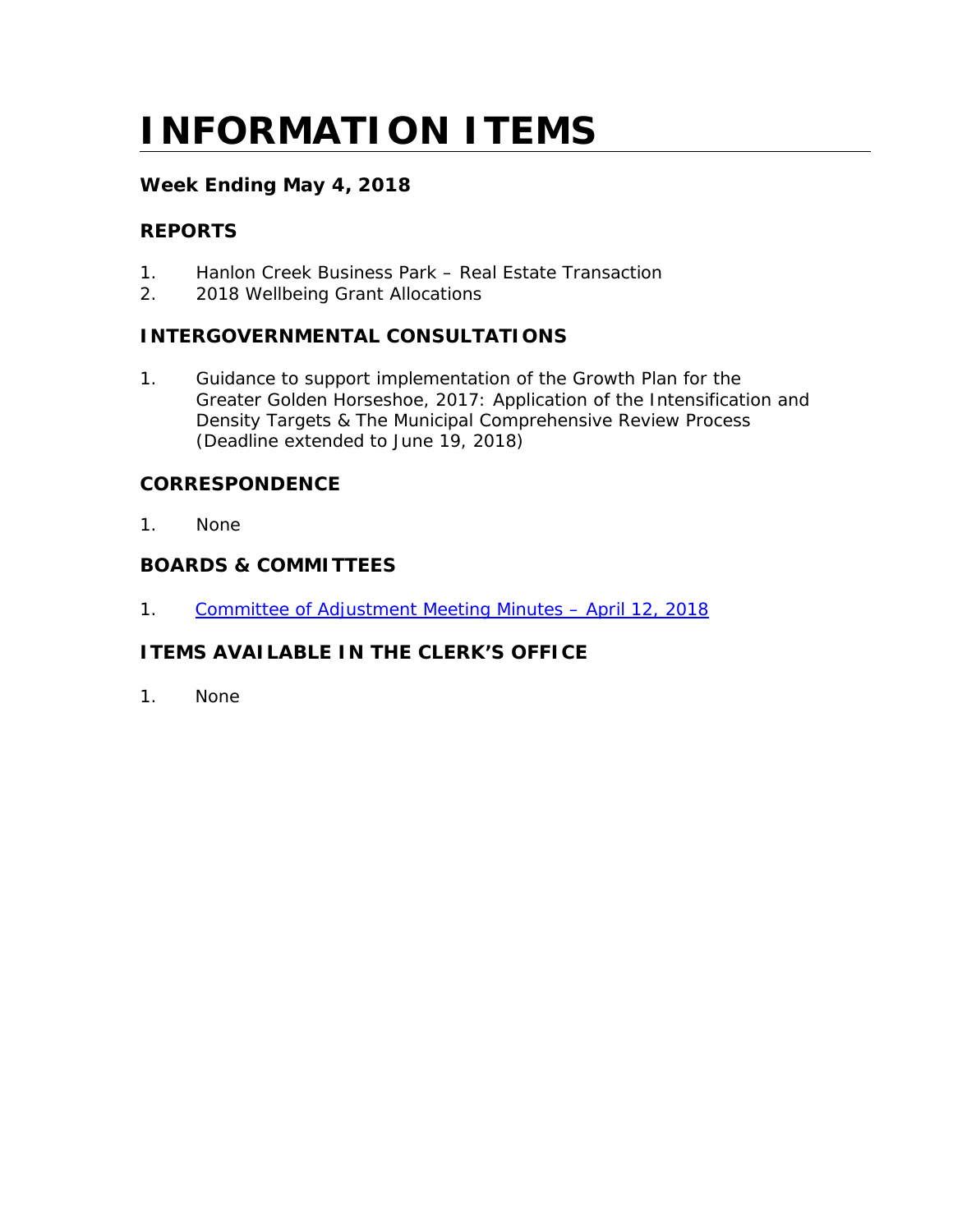# **Information Report**



Service Area Infrastructure, Development and Enterprise Services Date Friday, May 4, 2018 Subject **Hanlon Creek Business Park–Real Estate Transaction** Report Number IDE-2018-75

# **Executive Summary**

#### **Purpose of Report**

The purpose of this report is to advise Guelph City Council and the City's Executive Team of the status of an executed real estate transaction within the Hanlon Creek Business Park.

#### **Key Findings**

An 'Offer to Purchase and Agreement of Purchase and Sale' for 4.133 acres of land between the City of Guelph and 515 Holdco Ltd (John McQuatt). This transaction closed on March 20th, 2018.

### **Financial Implications**

| Price per acre              | \$280,000.00   |
|-----------------------------|----------------|
| <b>Total Purchase Price</b> | \$1,157,240.00 |
| Real Estate Commission Paid | \$57,862.00    |

# **Report**

The following provides the details for the executed real estate transaction:

- 1. Purchaser: 515 Holdco Ltd (John McQuatt).
- 2. Legal Description: PART BLOCK 3 PL 61M169 DESIGNATED AS PARTS 2 & 3 PL 61R20516 SUBJECT TO AN EASEMENT OVER PART 2 PL 61R20516 IN FAVOUR OF PART 1 PL 61R20516 AS IN WC429775 CITY OF GUELPH
- 3. Acreage purchased:4.133 acres
- 4. Price per acre: \$280,000
- 5. Total purchase price: \$1,157,240.00
- 6. Deposit received: \$57,862.00
- 7. Agreement Executed: October 31, 2017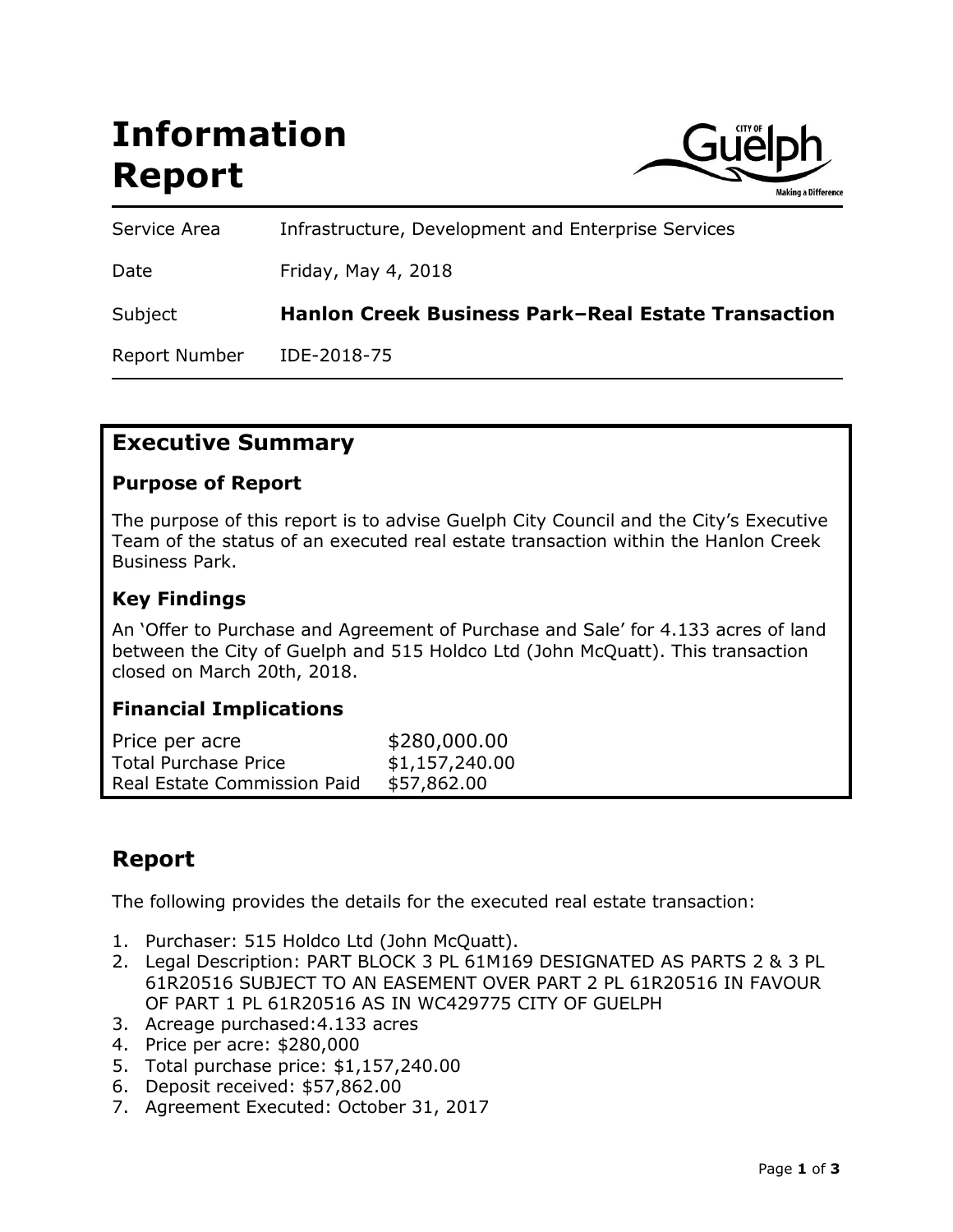- 8. Real Estate Commission: \$57,862.00
- 9. Conditional Date: January 12, 2018
- 10. Closing Date: March 20<sup>th</sup>, 2018
- 11. Proposed use: manufacturing and warehousing

# **Consultations**

- Legal & Realty Services
- Finance

# **Corporate Administrative Plan**

#### **Overarching Goals**

Financial Stability Service Excellence

#### **Service Area Operational Work Plans**

Our Resources - A solid foundation for a growing city Our People- Building a great community together

# **Attachments**

ATT-1 Location of Subject Property

## **Departmental Approval**

Legal & Realty Services – Katherine Hughes Finance – Jade Surgeoner

**Report Author & Approved By Recommended By** Peter Cartwright **Scott Stewart, C.E.T** General Manager Deputy CAO Enterprise 519-822-1260, ext. 3445 519-822-1260, ext. 2820 scott.stewart@guelph.ca peter.cartwright@guelph.ca

**Let the first the second contract the second contract of the second contract of the second contract of the second contract of the second contract of the second contract of the second contract of the second contract of the** 

Business Development and Infrastructure Development and Enterprise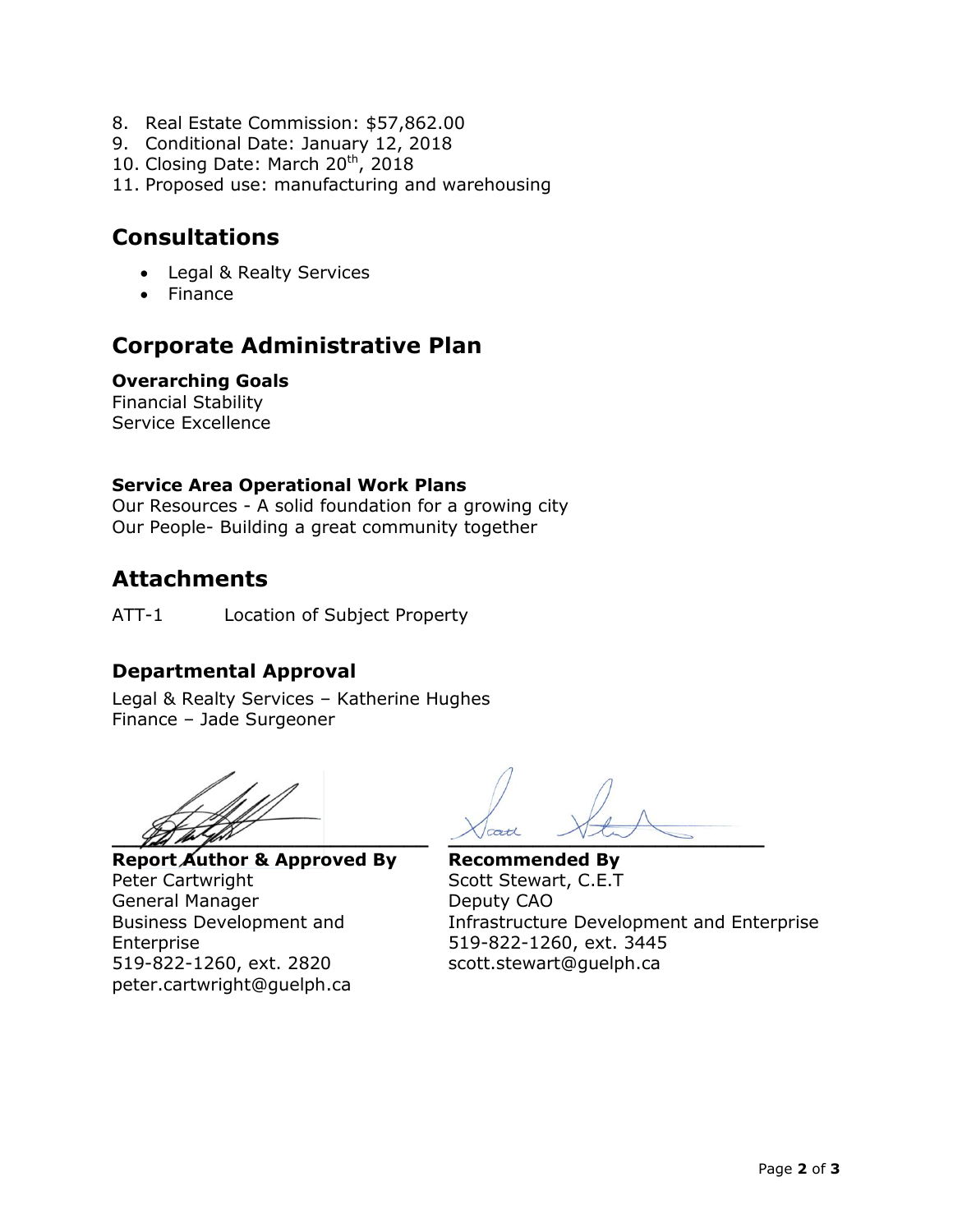#### **ATTACHMENT 1 LOCATION OF SUBJECT PROPERTY**

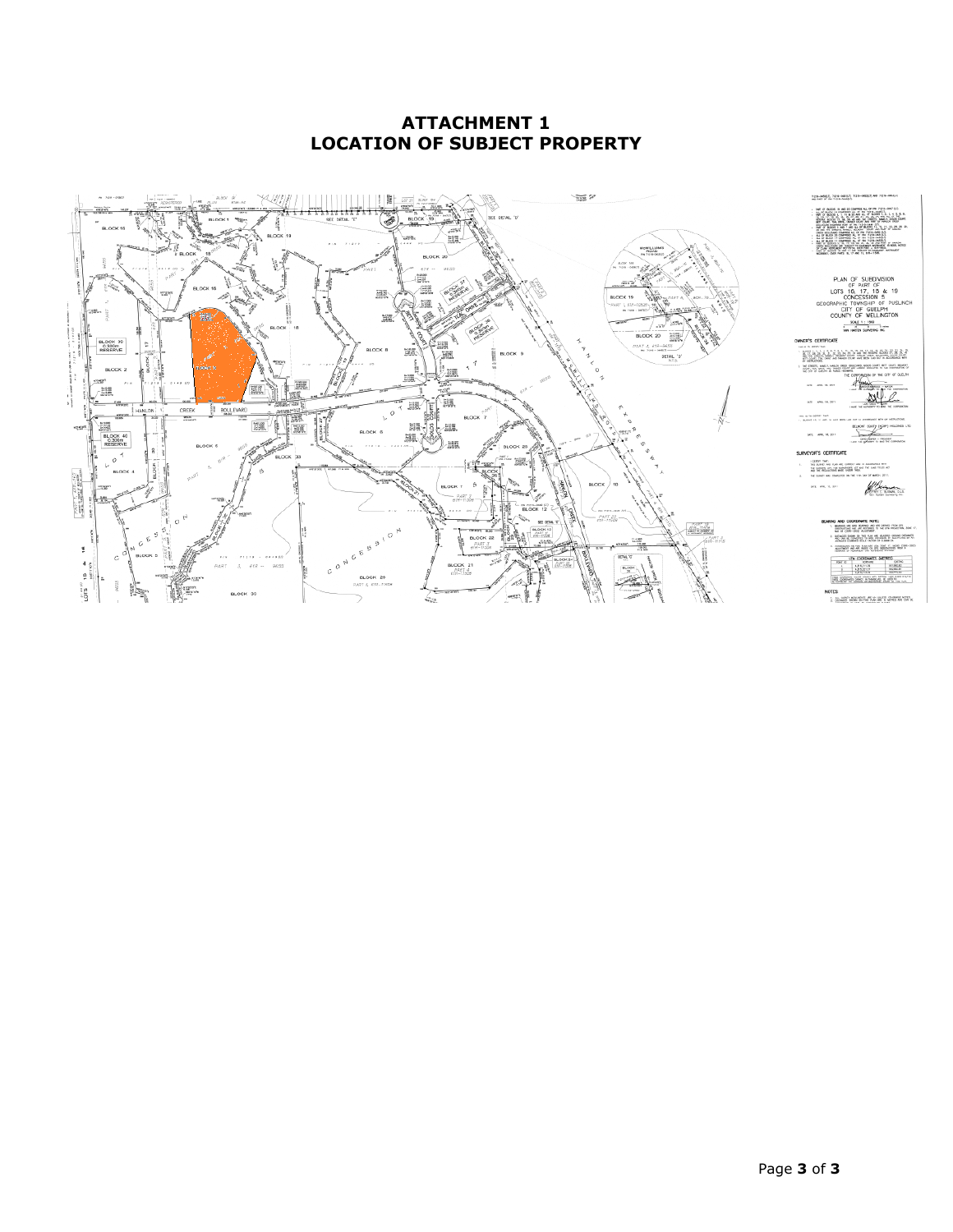# **Information Report**



Service Area Public Services

Date Friday, May 4, 2018

Subject **2018 Wellbeing Grant Allocations**

Report Number PS-2018-21

# **Executive Summary**

#### **Purpose of Report**

To advise on 2018 Wellbeing Grant Allocations.

#### **Key Findings**

The City supports not-for-profit, non-governmental community groups through the Wellbeing Grant program. Applications from eligible organizations received within the designated period were adjudicated by the Grants Allocation Panel and allocations were made. Decision letters were mailed January 31 to all applicants.

#### **Financial Implications**

Funds for the grant program were approved in the 2018 operating budget. The total 2018 Community Grants budget is \$292,900.

# **Report**

The City works with and supports many local organizations in the community to improve the wellbeing of Guelph residents. These organizations deliver a range of services from organizing sports and recreational activities, to staging arts and culture events, to meeting basic human needs such as food and shelter.

The Council-approved Community Investment Strategy (CIS) provides the City with a strategy for providing funding and in-kind supports to local not-for-profit organizations. The Wellbeing Grant Program is one funding method of the CIS. The grant program is designed to direct City funding to not-for-profit, nongovernmental community organizations which promote the wellbeing of Guelph residents. Eligible organizations can apply for small operating grant funding on an annual basis. Authority to make grant allocation decisions on behalf of City Council was delegated to a panel of community members with appropriate skills and knowledge. This panel helps ensure that the grant program is supporting areas of importance to Guelph residents and increases community participation in municipal decision-making.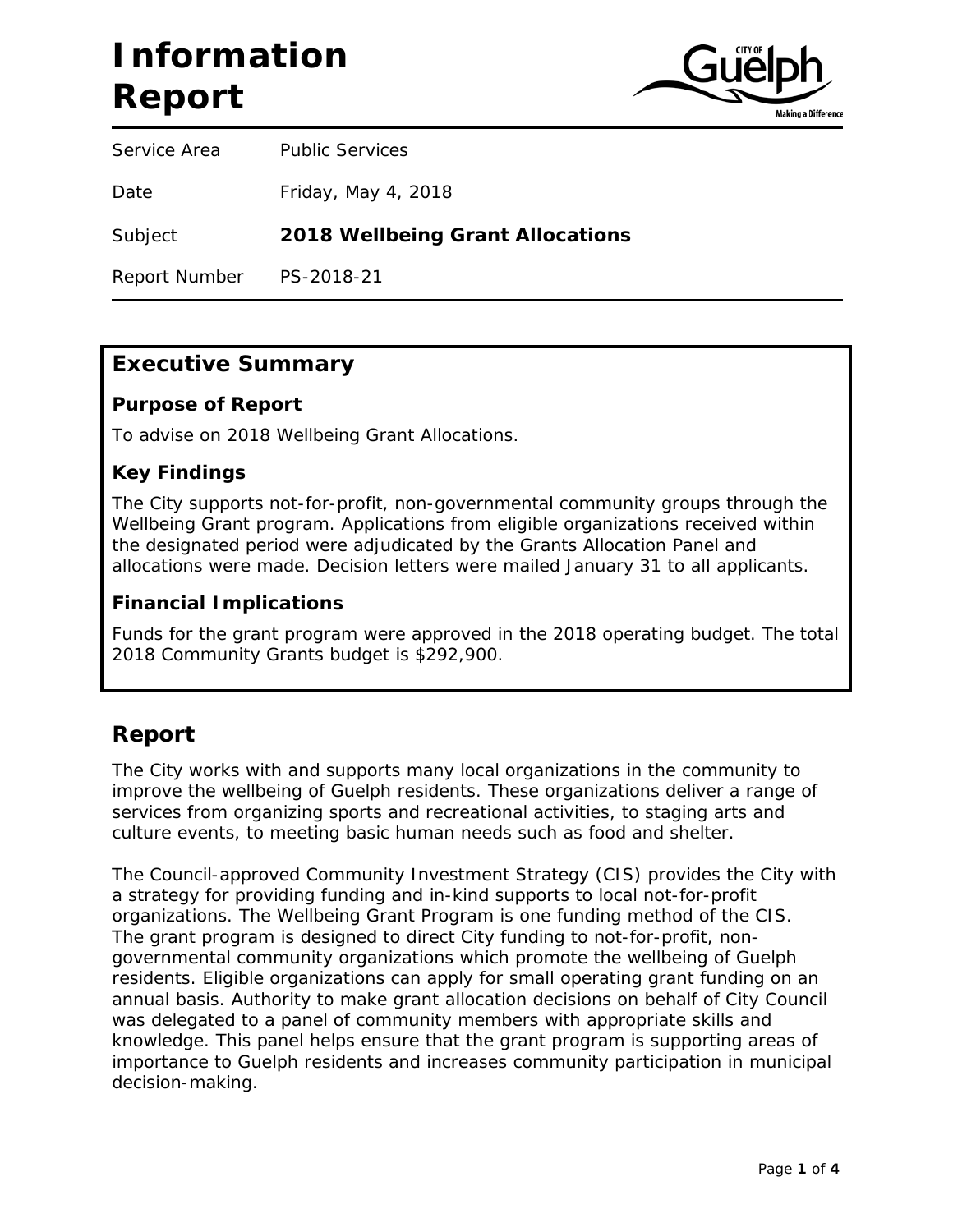The panel's decisions are guided by a set of guidelines outlined in the Wellbeing Grants Policy and funding decisions are aligned to the community's wellbeing priorities, as defined by Guelph Wellbeing. The Wellbeing Grant Program has 21 grant goals covering the eight domains of wellbeing outlined in the Canadian Index of Wellbeing.

- Community Vitality
- Democratic Engagement
- Education
- Environment
- Healthy Populations
- Leisure and Culture
- Living Standards
- Time-use

Applicants must clearly show how they will contribute to at least two of these goals. Organizations were able to submit a 2017 Wellbeing Grant application from August 30, 2017 until 4pm on October 12, 2017. All eligible applications received by the deadline were adjudicated by the Wellbeing Grant Allocation Panel.

Over the period of October 2017 to January 2018, the Grants Allocation Panel held seven meetings, totalling just over 21 hours for distribution of eligible applications, reviewing/discussing each application and determining grant allocations. Each application was reviewed by two panel members and presented to the plenary panel for discussion. Panel members reviewed their assigned applications outside the scheduled meetings. Review of applications outside of meeting times can take up to 25 hours per panel member.

Two information sessions were held on September 19 and September 25, 2017 for organizations to familiarize themselves with the Wellbeing Grants and support the development of funding applications. The sessions were attended by 16 organizations.

The total 2018 Community Grants budget is \$292,900. A total of 78 grant applications were received with a requested amount of \$768,605 in funding. Of the 78 applications, 54 organizations were awarded funding. By sector type, funds were allocated to:

| <b>Grants by Funding</b><br>Category | <b>Number of Applications</b><br><b>Received</b> | <b>Number of Grants</b><br><b>Issued</b> | Total     |
|--------------------------------------|--------------------------------------------------|------------------------------------------|-----------|
| Arts & Culture                       | 24                                               | 21                                       | \$124,500 |
| Environment                          | 3                                                | 2                                        | \$11,500  |
| Human & Social Services              | 34                                               | 25                                       | \$128,200 |
| Recreation & Sport                   | 9                                                |                                          | \$15,000  |
| Other                                |                                                  | າ                                        | \$13,000  |
| Not Indicated                        |                                                  |                                          | \$0       |
| <b>Totals</b>                        | 78                                               | 54                                       | \$292,200 |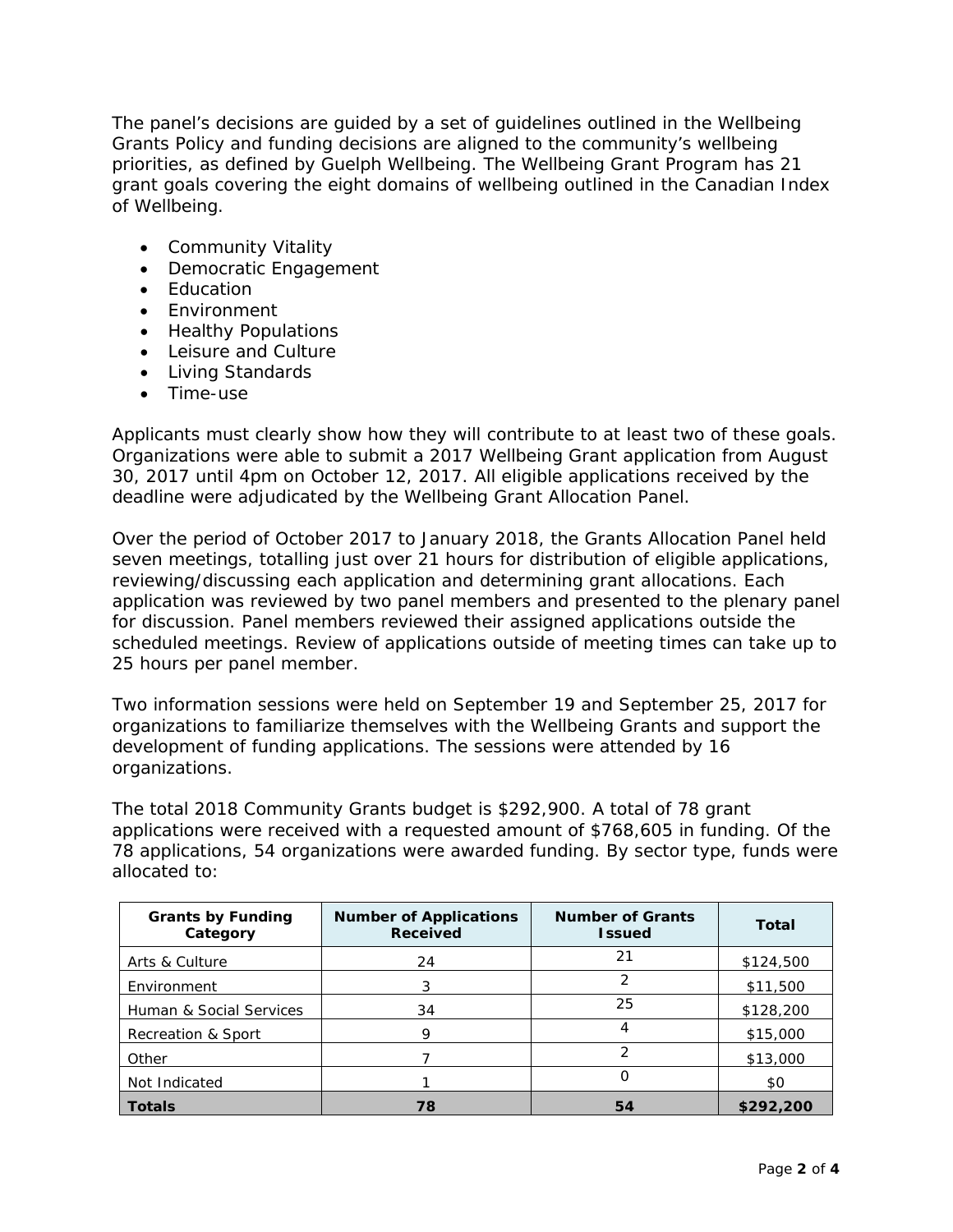Organizations which self-identified using the "Other" category for sector type included cross-sectoral applications.

Funds awarded crossed all domains of wellbeing, as identified by the organization. The domains of "Leisure and Culture" followed by "Community Vitality", "Education" and "Healthy Populations" were most strongly supported.



On January 31, a letter was sent to each applicant communicating the panel's decision. Consistent with the Council-approved policy, all decisions are final.

The panel debriefs at the end of each grants cycle. Panel members identified what worked well, challenges faced and shared suggestions for improvement. The review encompassed all aspects of the grant program and process such as the clarity of the policy, adjustments to the application form questions, and also the application review process followed by the panel. This information was forwarded to staff for consideration in the application and the panel review process.

#### Year-end Reporting by 2017 Grant Recipients

Grant recipients are required to report at the end of the year on how the grant funding was spent and the impact made by the grant. Failure to submit the yearend report precludes an organization's eligibility for future grant funding until the City is satisfied that the report has been submitted in full.

In 2017, 51 organizations were awarded a grant and 49 of those organizations submitted a year-end report. For the events, services, programs and capital projects funded by the City's grant, in summary, the organizations reported that:

- **230,492 city residents benefited**
- 4,637 volunteers provided 176,800 volunteer hours
- **S774,600 in funding from other sources was leveraged in the community by** 32 not-for-profit organizations as the result of the City's grant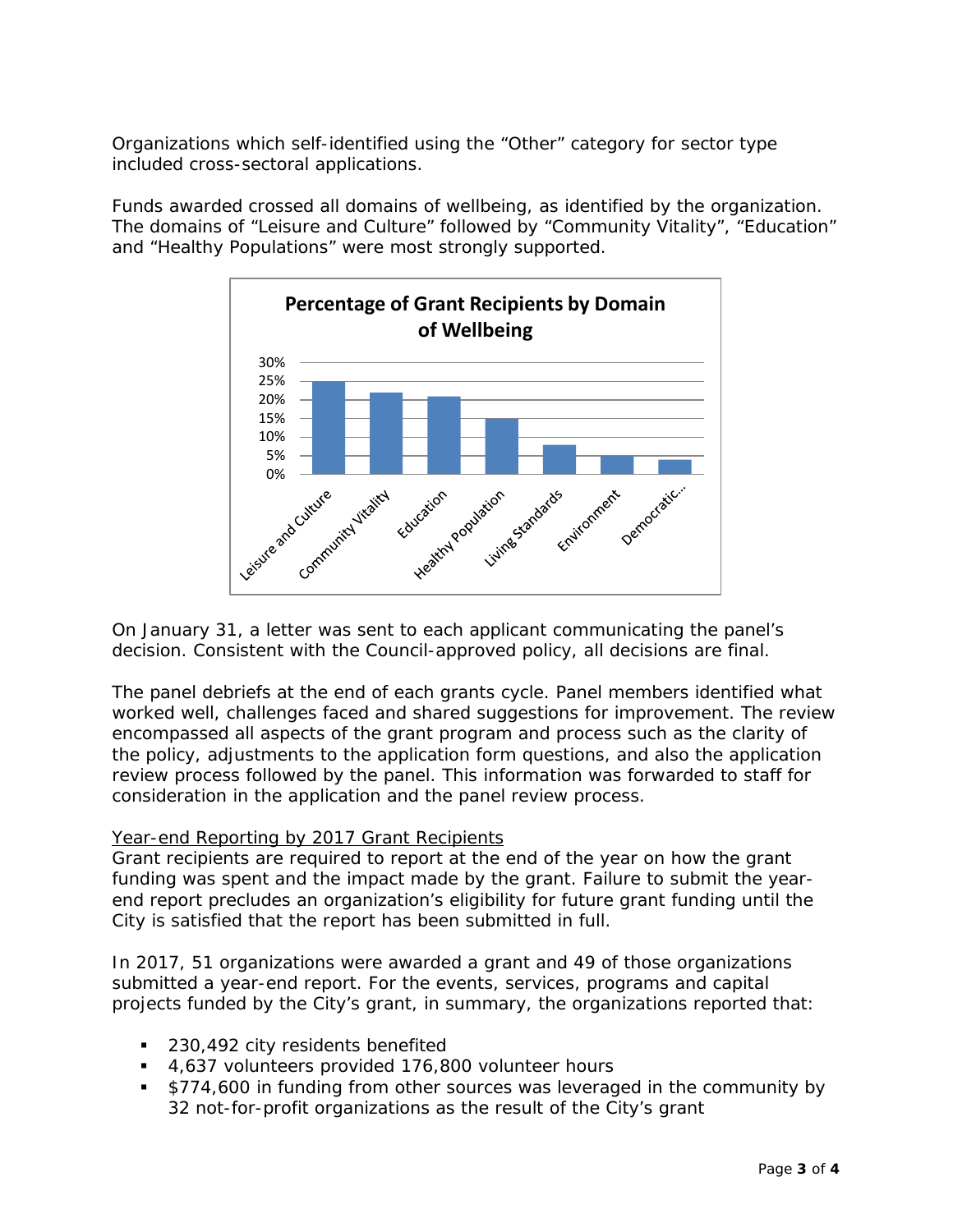Forty-nine organizations recognized the City's contribution in some format (e.g. on marketing material or websites, at presentations, through the use of the City logo).

# **Financial Implications**

Funds for the grant program were approved in the 2018 operating budget. The total 2018 Community Grants budget is \$292,900.

# **Consultations**

Wellbeing Grants Allocation Panel members Molly Kriksic, Chair, Wellbeing Grants Allocation Panel

# **Corporate Administrative Plan**

**Overarching Goals** Innovation Service Excellence

#### **Service Area Operational Work Plans**

Our People- Building a great community together Our Resources - A solid foundation for a growing city

# **Attachments**

ATT-1 2018 Community Wellbeing Grant Allocations

### **Departmental Approval**

Raquel Gurr, Corporate Analyst for Social Services & Community Investments

### **Report Author**

Alex Goss

\_\_\_\_\_\_\_\_\_\_\_\_\_\_\_\_\_\_\_\_\_\_\_\_\_\_ \_\_\_\_\_\_\_\_\_\_\_\_\_\_\_\_\_\_\_\_\_\_\_\_\_\_

**Approved By Recommended By** Danna Evans Colleen Clack General Manager, Culture, Tourism, Deputy CAO and Community Investment Public Services (519) 822-1260 ext. 2621 (519) 822-1260 ext. 2588 danna.evans@guelph.ca colleen.clack@guelph.ca

Ola Clock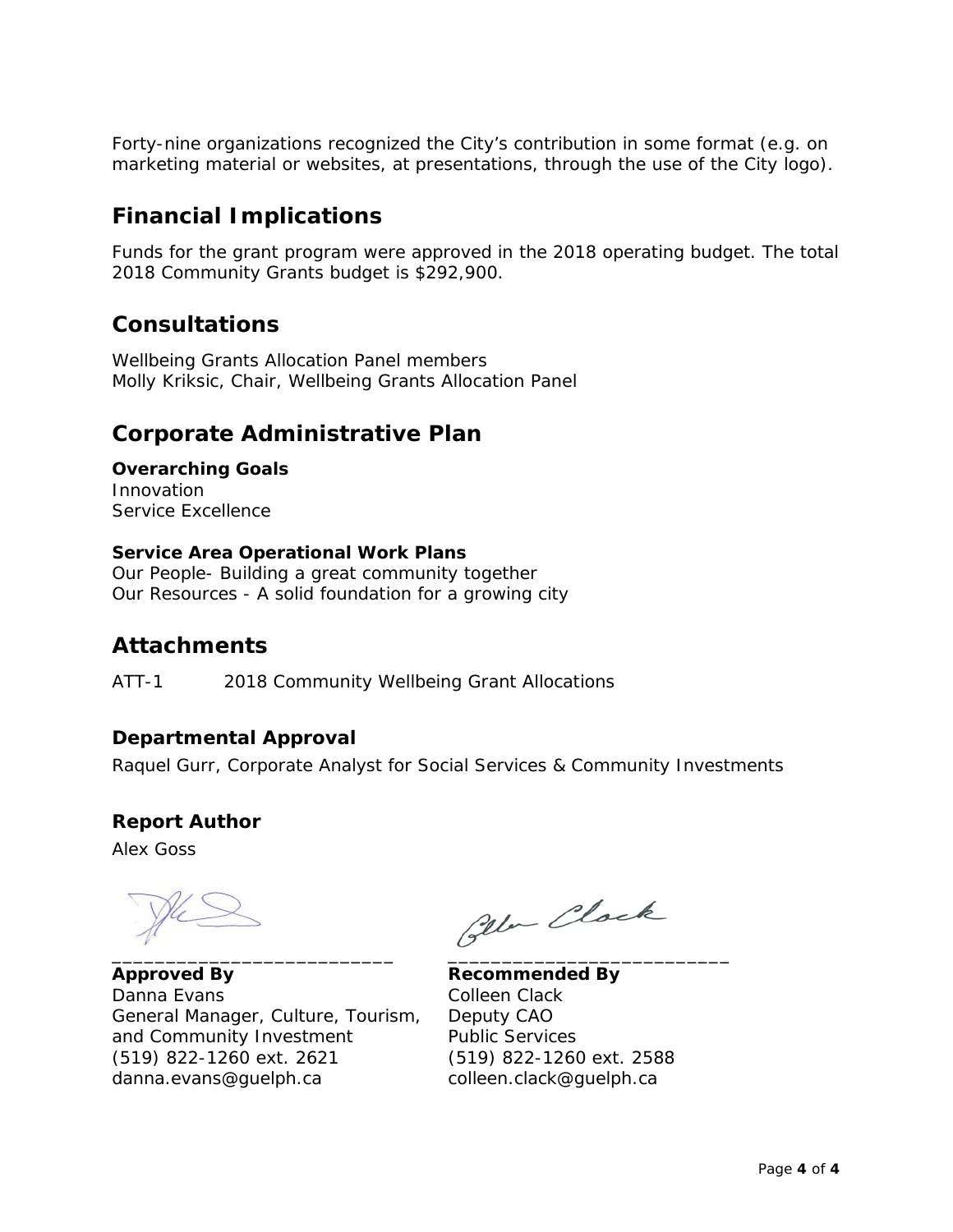## **2018 COMMUNITY WELLBEING GRANT ALLOCATIONS**

| <b>Organization Name</b>                                                                                                                                                                                                                                 |          |  |  |  |
|----------------------------------------------------------------------------------------------------------------------------------------------------------------------------------------------------------------------------------------------------------|----------|--|--|--|
| 10 Carden Shared Space (10C)<br>Funding will support community animation and the organization and presentation of<br>community workshops, hands-on support and collaboration with members.                                                               | \$8,000  |  |  |  |
| <b>Action Read Community Literacy Centre</b><br>This grant will support the hiring of staff to run programs serving caregivers and their<br>children, through learning activities fostering social development and literacy.                             | \$10,000 |  |  |  |
| Bereaved Families of Ontario - Midwestern Region<br>This grant will assist with peer support programs for adults grieving the loss of their<br>spouses, parents, friends, siblings and children.                                                         | \$3,000  |  |  |  |
| <b>Big Brothers Big Sisters of Guelph</b><br>Funding will support three In-School Mentoring programs by connecting at-risk youth<br>with positive and committed adult role models.                                                                       | \$5,000  |  |  |  |
| <b>Chalmers Community Services Centre</b><br>Funding will support work towards the reduction of food insecurity in the community by<br>ensuring guests are receiving healthy food in a caring community.                                                 | \$11,000 |  |  |  |
| <b>Child Witness Centre</b><br>This funding supports programs for children and youth who are victims and witnesses of<br>crime and their families.                                                                                                       | \$1,800  |  |  |  |
| <b>Community Justice Initiatives' Mediation Guelph-Wellington</b><br>Funding will support increased mediations, conflict skill-building workshops, and events,<br>offering peaceful positive ways of resolving conflict in the community.                | \$2,000  |  |  |  |
| <b>Community of Hearts Lifelong Learning Centre</b><br>This grant will allow for the diversification and strengthening of program offerings<br>through the hiring of staff with expertise in personal training and mental health.                        | \$4,500  |  |  |  |
| <b>Community Torchlight</b><br>Funding supports infrastructure updates including computer upgrades that will grow with<br>the programs as demand increases, and supports the onboarding of volunteers.                                                   | \$2,500  |  |  |  |
| <b>Ed Video Media Arts Centre</b><br>This grant will support the continued operation of edit suites, workshops, exhibition<br>programs, community outreach programs and support for local artists.                                                       | \$13,000 |  |  |  |
| Everdale<br>This grant will support the hiring of youth leaders and the engagement of youth at the<br>Guelph Youth Farm, enhancing food literacy, civic engagement, and capacity-building for<br>young leaders.                                          | \$4,000  |  |  |  |
| <b>Festival of Moving Media (Guelph Film Festival)</b><br>This operating grant supports the annual festival and will allow for the hiring of skilled<br>employees, and the maintenance of accessible low cost participation fees.                        | \$5,500  |  |  |  |
| <b>Focus on Nature</b><br>Funding will strengthen the capacity, providing a bridge to nature and the arts for young<br>people raising awareness of the benefits of getting kids outdoors, exploring and<br>appreciating their local natural environment. | \$5,000  |  |  |  |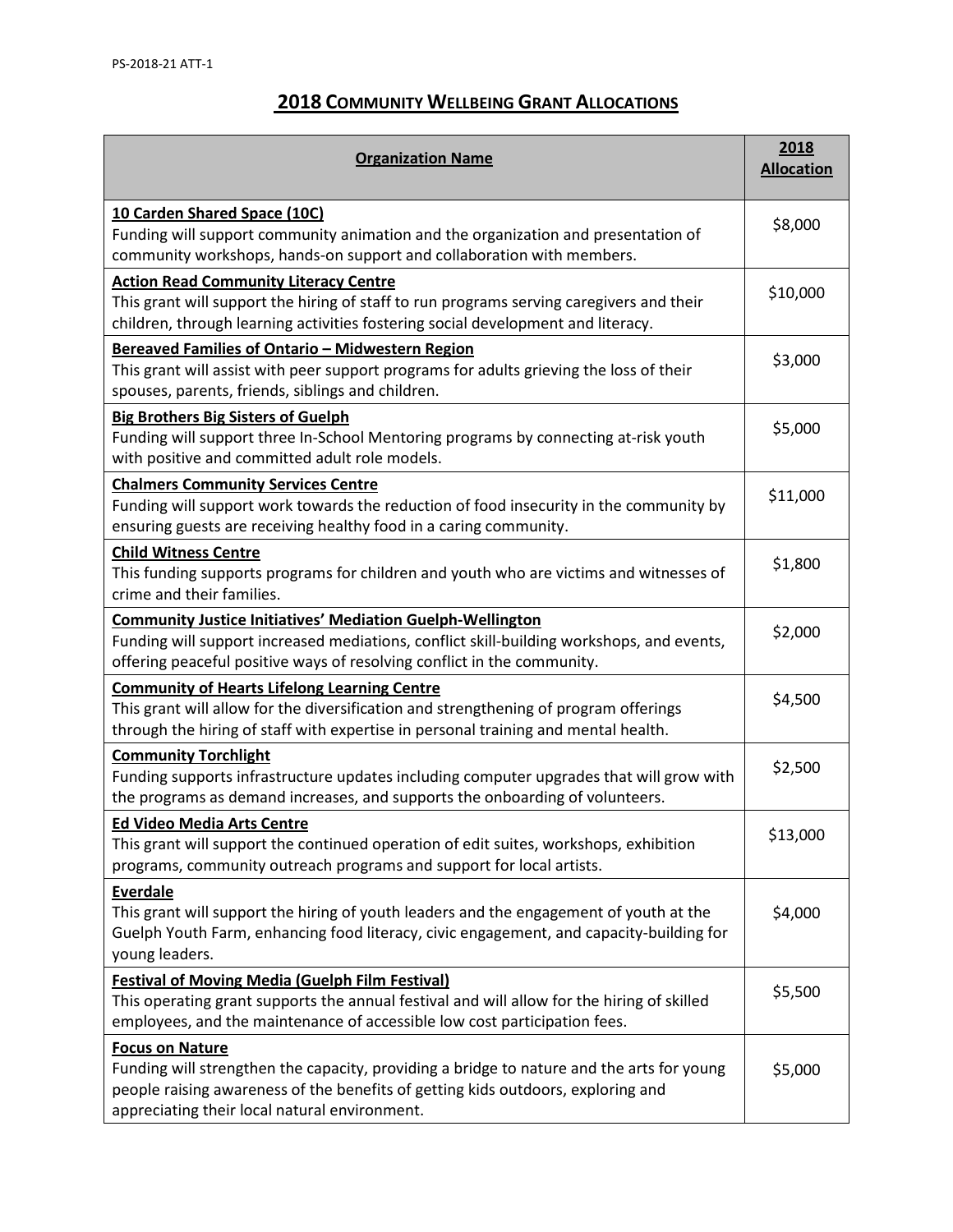| <b>Guelph &amp; District Multicultural Festival</b>                                                                                                                 |          |  |  |  |  |
|---------------------------------------------------------------------------------------------------------------------------------------------------------------------|----------|--|--|--|--|
| Funding supports the delivery of free family entertainment, a platform for local artists,                                                                           |          |  |  |  |  |
| musicians, and vendors, and provides education about our multicultural community.                                                                                   |          |  |  |  |  |
| <b>Guelph Black Heritage Society</b><br>Funding will support the continued conservation efforts of Heritage Hall (83 Essex Street).                                 |          |  |  |  |  |
| <b>Guelph Chamber Choir</b>                                                                                                                                         |          |  |  |  |  |
| The grant will be support a presentation of Brahms' A German Requiem in March of                                                                                    | \$3,000  |  |  |  |  |
| 2018.                                                                                                                                                               |          |  |  |  |  |
| <b>Guelph Comedy Festival</b>                                                                                                                                       |          |  |  |  |  |
| Funding supports the annual festival and a variety of comedy workshops, including                                                                                   | \$2,000  |  |  |  |  |
| improve, comedy writing and stand up, nurturing new and emerging talent.                                                                                            |          |  |  |  |  |
| <b>Guelph Community Health Centre, The Seed Project</b>                                                                                                             |          |  |  |  |  |
| Funding will support the establishment of a new Community Food Market location                                                                                      | \$5,500  |  |  |  |  |
| through staffing to oversee the development of the new location.                                                                                                    |          |  |  |  |  |
| <b>Guelph Concert Band</b>                                                                                                                                          |          |  |  |  |  |
| This operating grant will support a summer concert series at several outdoor venues                                                                                 | \$3,000  |  |  |  |  |
| throughout the city.                                                                                                                                                |          |  |  |  |  |
| <b>Guelph Contemporary Dance Festival (Guelph Dance)</b>                                                                                                            | \$13,000 |  |  |  |  |
| Funding will be used to support the 20th annual Guelph Dance Festival, the Arts                                                                                     |          |  |  |  |  |
| Explosion camps and contemporary dance workshops.                                                                                                                   |          |  |  |  |  |
| <b>Guelph Jazz Festival</b>                                                                                                                                         | \$13,000 |  |  |  |  |
| The grant will support the annual Guelph Jazz Festival and the 2018 Market Square                                                                                   |          |  |  |  |  |
| program including a Friday Night Street Music Party in September.                                                                                                   |          |  |  |  |  |
| <b>Guelph Pipe Band</b>                                                                                                                                             | \$3,500  |  |  |  |  |
| Funding will support the purchase of uniforms, drums and musical equipment.                                                                                         |          |  |  |  |  |
| <b>Guelph Rugby Football Club</b>                                                                                                                                   | \$2,500  |  |  |  |  |
| This operational grant will allow the club to improve their youth rugby program and build                                                                           |          |  |  |  |  |
| upon recent successful seasons by offsetting tournament expenses.                                                                                                   |          |  |  |  |  |
| <b>Guelph Spoken Word</b>                                                                                                                                           | \$3,500  |  |  |  |  |
| Funding will support the 10 year anniversary and the hosting of the Canadian Festival of                                                                            |          |  |  |  |  |
| the Spoken Word, a week long poetry festival.                                                                                                                       |          |  |  |  |  |
| <b>Guelph Symphony Orchestra</b>                                                                                                                                    | \$10,000 |  |  |  |  |
| Funding supports the GSO Main Stage Series, a free Children's Concert Series, and<br>outreach programs including the GSOKids Club, and GSOBridge.                   |          |  |  |  |  |
|                                                                                                                                                                     |          |  |  |  |  |
| <b>Guelph Youth Music Centre</b>                                                                                                                                    |          |  |  |  |  |
|                                                                                                                                                                     | \$5,000  |  |  |  |  |
| The grant will be used to expand existing programs to reach more children in Guelph,                                                                                |          |  |  |  |  |
| engaging them in activities which will advance creativity and social development.                                                                                   |          |  |  |  |  |
| <b>Guelph Youth Singers</b>                                                                                                                                         | \$2,500  |  |  |  |  |
| This operating grant will support rehearsals, training, workshops, performance                                                                                      |          |  |  |  |  |
| opportunities, community outreach initiatives and bursary development.                                                                                              |          |  |  |  |  |
| <b>Guelph-Wellington Women in Crisis</b>                                                                                                                            | \$3,000  |  |  |  |  |
| Funds will support public awareness and participation in the International Women's<br>Week, Take Back the Night, Sisters in Spirit and the December 6 Vigil events. |          |  |  |  |  |
|                                                                                                                                                                     |          |  |  |  |  |
| <b>Hillside Community Festival of Guelph</b><br>This operating grant will support the presentation of two festivals featuring indie,                                | \$10,000 |  |  |  |  |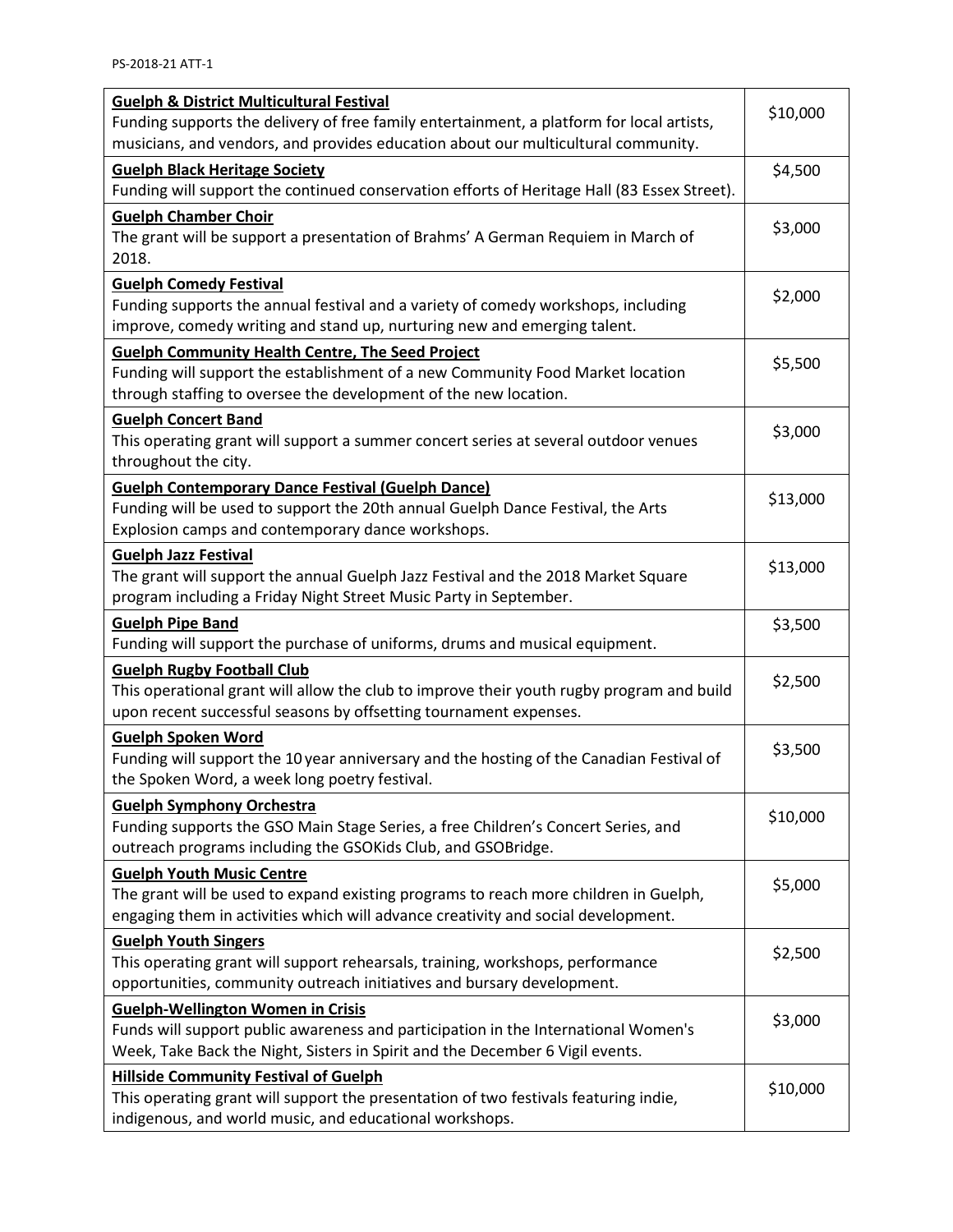| <b>Immigrant Services Guelph Wellington</b><br>Funding supports a mentorship program pairing Canadian born with newcomer families<br>wishing to learn more about family life in Canada and local activities.                                            |         |  |  |  |
|---------------------------------------------------------------------------------------------------------------------------------------------------------------------------------------------------------------------------------------------------------|---------|--|--|--|
| J.O.E. (Jobs. Opportunities. Enterprise.)<br>Funding will support marketing and the hiring of a job coach to assist adults with<br>developmental disabilities to learn employment skills.                                                               | \$5,000 |  |  |  |
| <b>Kazoo! Festival</b><br>This operating grant will support year-round activities including the Kazoo! Music Series<br>and the annual Kazoo! Festival.                                                                                                  | \$6,000 |  |  |  |
| <b>Kiwanis Music Festival of Guelph</b><br>This grant will support the continued operation of the festival and the celebration of<br>diversity through beautiful music.                                                                                 | \$3,000 |  |  |  |
| <b>Michael House Pregnancy Care Centre</b><br>Funding will support programs providing opportunities to learn new skills crucial for the<br>health and wellbeing of young mothers and their children.                                                    | \$8,500 |  |  |  |
| <b>Muslim Society of Guelph</b><br>The grant supports the Building Bridges event, where members of faith-based, cultural<br>and social service groups connect and share their diverse contributions to Guelph life.                                     | \$2,700 |  |  |  |
| <b>Navy League of Canada, Guelph Branch</b><br>Funding will support training nights, "on-board" weekends, and participation in<br>competitions contributing to improved health, increased responsibility and confidence of<br>youth participants.       | \$2,500 |  |  |  |
| Norfolk Street United Church Trust on behalf of North End Harvest Market<br>This funding will support the operation of the North End Harvest Market, and the<br>distribution of free fresh vegetables, fruit and bread and offering of social supports. | \$4,000 |  |  |  |
| Out on the Shelf Inc.<br>Funding will support offset the operating costs of Guelph pride, the library and<br>programming for the LGBTQ+ community and allies.                                                                                           | \$4,200 |  |  |  |
| Rainbow Chorus, The Waterloo Wellington Chorus of GLB & Friends<br>Funding will support the celebration of diversity and the GLBT community through<br>honorarium, concert production and promotional materials.                                        | \$1,500 |  |  |  |
| <b>Rainbow Programmes for Children</b><br>This grant supports the one-on-one and Teen Camp programs designed for Teens with<br>special needs looking to build life skills.                                                                              | \$5,000 |  |  |  |
| <b>Royal City Musical Productions Inc</b><br>Funding will contribute to high quality productions for the community, enriching the lives<br>of the performers and audience members by offsetting production costs.                                       | \$2,500 |  |  |  |
| <b>Shelldale Better Beginnings Better Futures</b><br>The grant will be used to introduce programs that celebrate diversity through arts,<br>culture, sport and recreation, allowing families to break down barriers and participate.                    | \$8,500 |  |  |  |
| <b>Silence</b><br>Funding will support the provision of affordable, educational and hands-on experienced<br>to the community of Guelph, and support local musicians.                                                                                    | \$5,000 |  |  |  |
| <b>St. John Ambulance Guelph Branch</b><br>This grant will contribute towards the training and expenses of volunteers, and support<br>therapy dog programs including Paws for Reading and Take a Paws.                                                  | \$3,500 |  |  |  |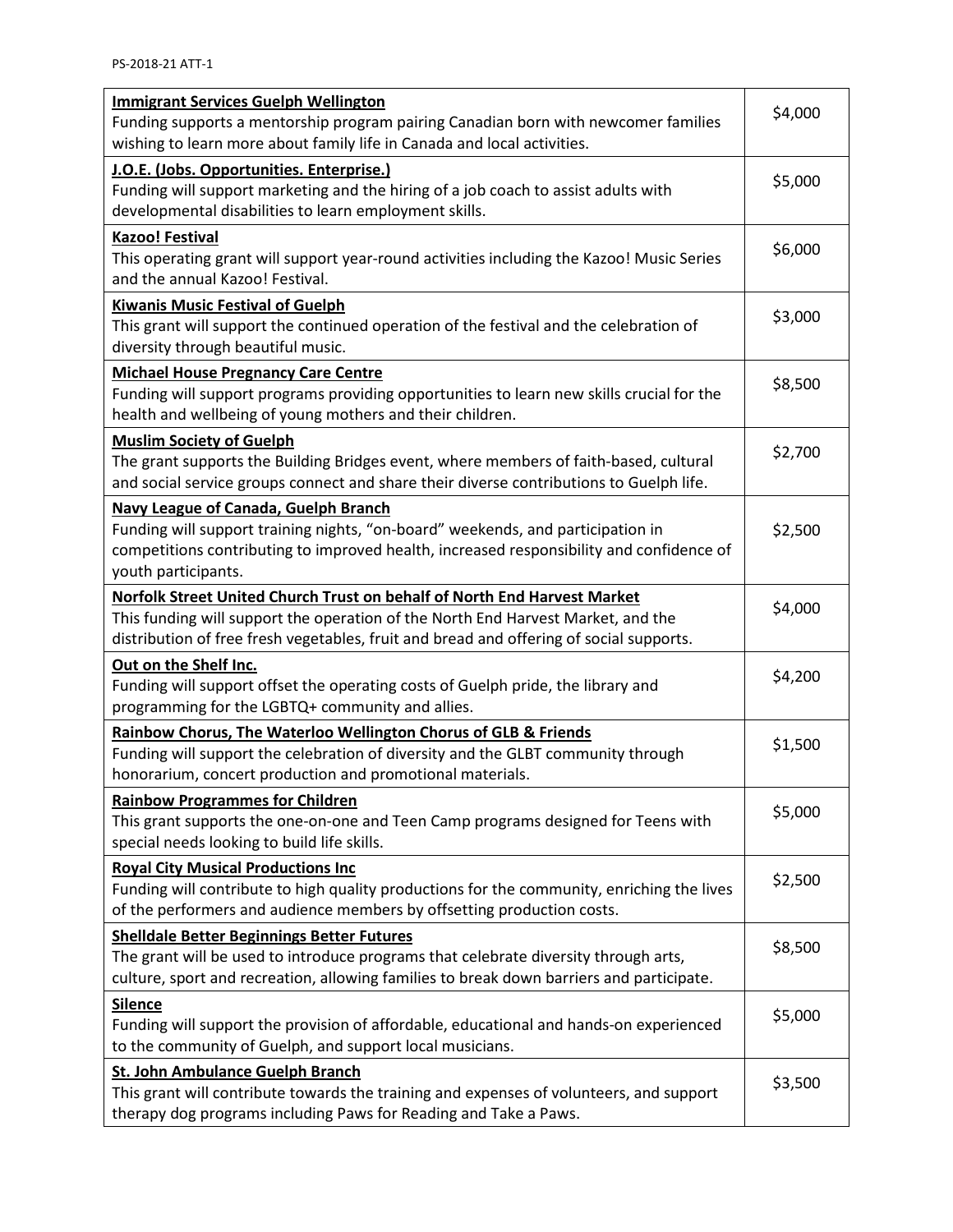| The Church of St. James the Apostle<br>The grant supports the Living Better of Less program for residents living on less by<br>necessity or for the sake of their health, their finances and the environment.                                           | \$5,000   |
|---------------------------------------------------------------------------------------------------------------------------------------------------------------------------------------------------------------------------------------------------------|-----------|
| <b>The Guelph Enabling Garden</b><br>Funding supports the programming of this accessible destination allowing participants to<br>experience the restorative value of nature while focusing on the community.                                            | \$5,000   |
| <b>The Julien Project</b><br>The grant will support horticultural and urban agricultural skill development programs for<br>marginalized youth and adults, and therapeutic gardening workshops for mental health<br>participants.                        | \$3,000   |
| The West Village Community Development Co-operative Ltd.<br>Funding will support the annual Fall Fair, a Star Gazing event, and the further<br>development of a Summer Market.                                                                          | \$5,000   |
| <b>Torchlight Services</b><br>Funds will support the development of a new space conducive to newly legislated<br>provincial programming requirements.                                                                                                   | \$10,000  |
| <b>Transition Guelph</b><br>Funding will offset the cost of hiring a Tool Library Coordinator, repair and maintenance<br>costs for the tools, and memberships for those who cannot afford the cost of the Tool<br>Library Membership.                   | \$5,000   |
| <b>Welcome In Drop In Centre</b><br>The grant will support the Meal Program providing meals while creating a community and<br>providing support for individuals that are vulnerable and isolated.                                                       | \$5,500   |
| <b>Wellington Water Watchers</b><br>The grant will support the hiring of a part-time Executive Director to coordinate and<br>increase volunteer participation and training, leverage support and maintain the website<br>and social media outreach.     | \$6,500   |
| <b>Wyndham House</b><br>Funding will support the Long Term Transitional Housing programs providing long-term<br>stability to young people experiencing a housing crisis, and the education and life skills<br>necessary to become independently housed. | \$7,000   |
| <b>Yorklands Green Hub</b><br>This grant would support the hiring of an executive director needed to secure funding,<br>increase awareness and direct community outreach.                                                                               | \$5,000   |
| <b>Total</b>                                                                                                                                                                                                                                            | \$292,200 |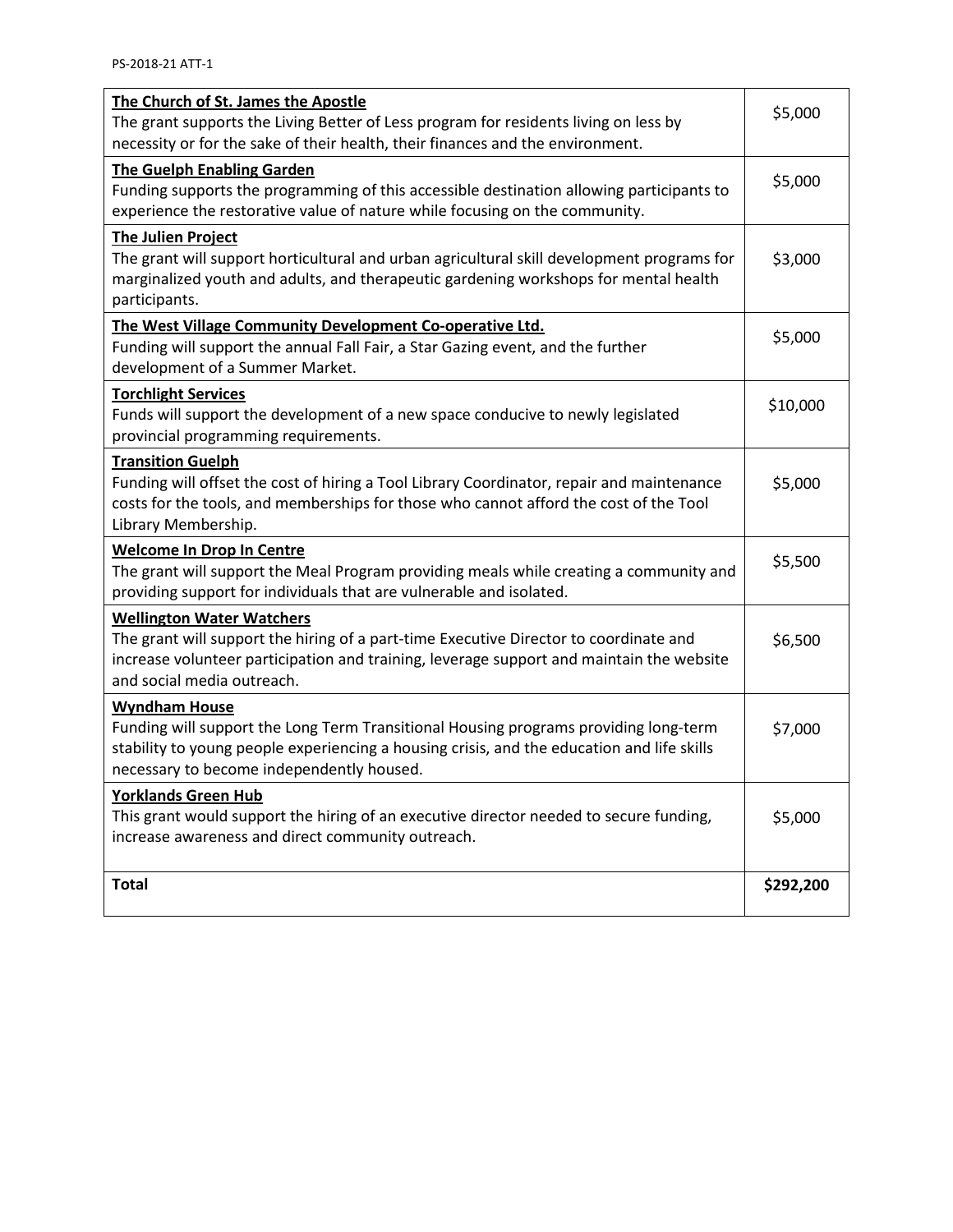| <b>Provincial/Federal Consultation Alert</b>                                                                                                                                                                                                              |                                        |                                 |                                                                                                                                                                                                                                                                                                                                                                                                                                                                                                                                                                                                                                                                                                                                                                                                                                                                                                                                                                                                                                                                                                                                                                                                                                                                                                                                                                                                                                                                                                                                                                                |                                                                                                                                                                                           |                                                                                                                                                                                                                                                                                                                                |                                                                                               |                                    |
|-----------------------------------------------------------------------------------------------------------------------------------------------------------------------------------------------------------------------------------------------------------|----------------------------------------|---------------------------------|--------------------------------------------------------------------------------------------------------------------------------------------------------------------------------------------------------------------------------------------------------------------------------------------------------------------------------------------------------------------------------------------------------------------------------------------------------------------------------------------------------------------------------------------------------------------------------------------------------------------------------------------------------------------------------------------------------------------------------------------------------------------------------------------------------------------------------------------------------------------------------------------------------------------------------------------------------------------------------------------------------------------------------------------------------------------------------------------------------------------------------------------------------------------------------------------------------------------------------------------------------------------------------------------------------------------------------------------------------------------------------------------------------------------------------------------------------------------------------------------------------------------------------------------------------------------------------|-------------------------------------------------------------------------------------------------------------------------------------------------------------------------------------------|--------------------------------------------------------------------------------------------------------------------------------------------------------------------------------------------------------------------------------------------------------------------------------------------------------------------------------|-----------------------------------------------------------------------------------------------|------------------------------------|
| <b>Title</b>                                                                                                                                                                                                                                              | <b>Ministry</b>                        | Consultation<br><b>Deadline</b> | Summary                                                                                                                                                                                                                                                                                                                                                                                                                                                                                                                                                                                                                                                                                                                                                                                                                                                                                                                                                                                                                                                                                                                                                                                                                                                                                                                                                                                                                                                                                                                                                                        | <b>Proposed Form of</b><br>Input                                                                                                                                                          | Rationale                                                                                                                                                                                                                                                                                                                      | Lead                                                                                          | <b>Link to Ministry</b><br>Website |
| Guidance to<br>support<br>implementation $ $<br>of the Growth<br>Plan for the<br>Greater Golden<br>Horseshoe,<br>2017:<br>Application of<br>the<br>Intensification<br>and Density<br>Targets & The<br>Municipal<br>Comprehensive<br><b>Review Process</b> | Ministry<br>of<br>Municipal<br>Affairs | June 19,<br>2018                | The Ministry of Municipal Affairs is<br>seeking feedback on two draft technical<br>guidance documents that help<br>municipalities (1) plan for Growth Plan<br>targets; and (2) bring their official plans<br>into conformity with the Growth Plan.<br>1) Draft Technical Guidance on the<br>Application of the Intensification<br>and Density Targets<br>The Growth Plan for the Greater Golden<br>Horseshoe, 2017 (the "Growth Plan")<br>sets minimum standards for density and<br>intensification in municipalities. Density<br>is a measure of people and jobs per<br>hectare, or simply jobs per hectare,<br>depending on the type of target.<br>Intensification is a measure of the<br>percentage of residential development<br>added each year to specified parts of<br>existing urbanized areas.<br>Municipalities are required to plan for<br>five types of targets, where applicable.<br>The targets are key to making more<br>efficient use of land and infrastructure,<br>and help inform infrastructure planning.<br>The five types of targets are:<br>1. Intensification<br>2. Designated Greenfield Area<br>density<br>3. Employment Area density<br>4. Urban Growth Centre density<br>5. Major Transit Station Area density<br>Growth Plan targets are meant to slow<br>the outward expansion of settlement<br>areas (areas designated for<br>development). The targets also protect<br>important resources such as farmland,<br>water systems, wetlands and woodlands.<br>Planning for intensification and density<br>targets will have significant impacts on | Staff comments will<br>be submitted on the<br>online Environmental<br>Registry (EBR) and<br>provided to Council<br>via the Information<br>Package following the<br>consultation deadline. | The province is seeking<br>input for two technical<br>land use planning<br>processes that will assist<br>in the implementation of<br>the Growth Plan for the<br>Greater Golden<br>Horseshoe, 2017. A staff<br>level response will<br>provide the appropriate<br>technical feedback to the<br>Ministry of Municipal<br>Affairs. | Policy Planning and<br>Urban Design staff,<br>Planning, Urban Design<br>and Building Services | ER # 013-2359                      |